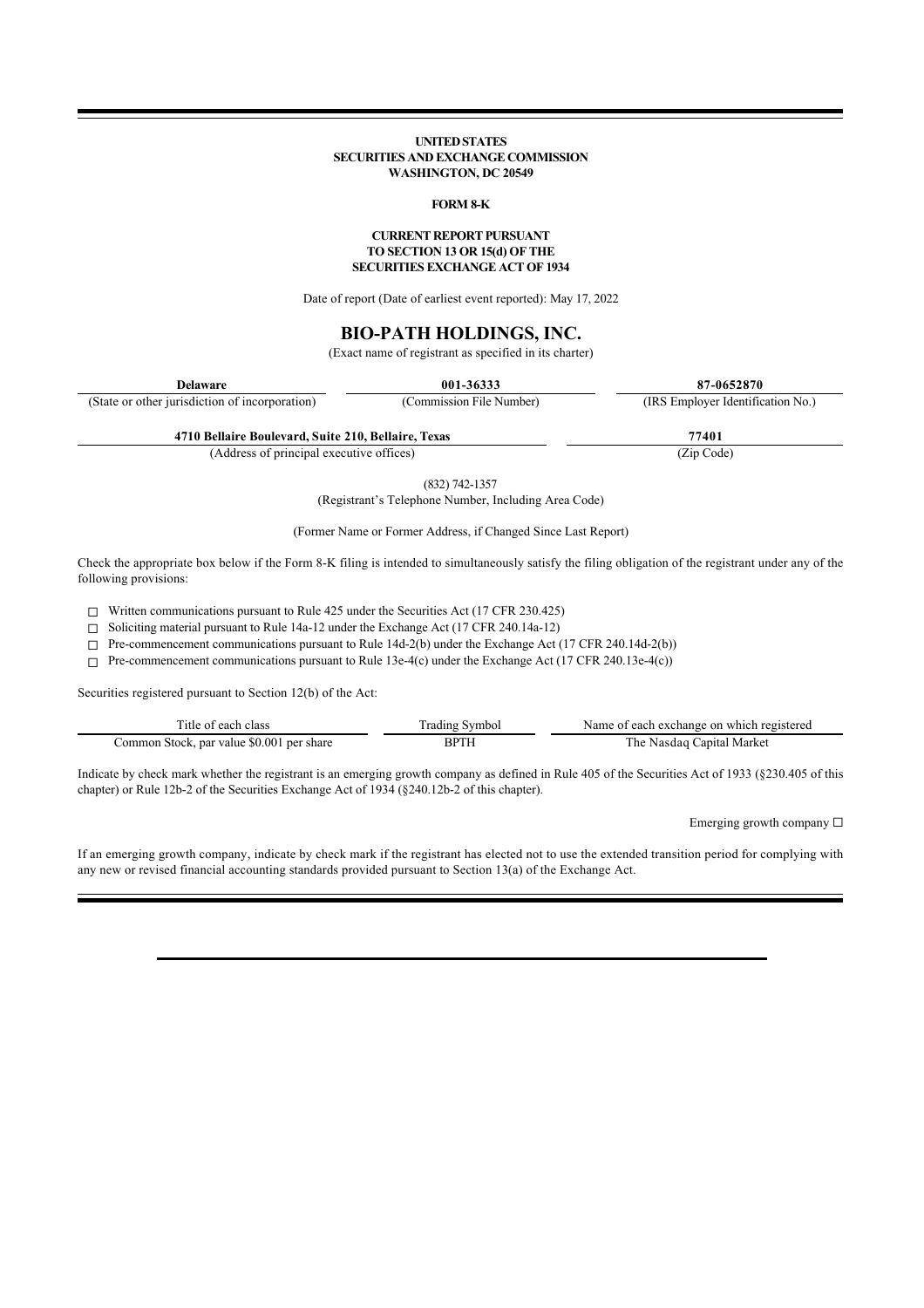# **Item 2.02 Results of Operations and Financial Condition.**

The information in this Current Report on Form 8-K (this "Current Report") is being furnished pursuant to Item 2.02 of Form 8-K and, according to general instruction B.2. thereunder, the information in this Current Report shall not be deemed "filed" for the purposes of Section 18 of the Securities Exchange Act of 1934, as amended, or otherwise subject to the liabilities of that section. The information in this Current Report shall not be incorporated by reference into any registration statement pursuant to the Securities Act of 1933, as amended.

On May 17, 2022, Bio-Path Holdings, Inc. (the "Company") issued a press release announcing financial results for the quarter ended March 31, 2022. Additional information is included in the Company's press release. A copy of the Company's press release is attached hereto as Exhibit 99.1. The foregoing description of the press release is qualified in its entirety by reference to the attached exhibit.

## **Item 9.01 Financial Statements and Exhibits.**

| (d) Exhibits. |                                                                                                          |
|---------------|----------------------------------------------------------------------------------------------------------|
| Exhibit       |                                                                                                          |
| Number        | Description                                                                                              |
| 99.1          | Press Release dated May 17, 2022.                                                                        |
| 104           | The cover page from this Current Report on Form 8-K, formatted in Inline XBRL (included as Exhibit 101). |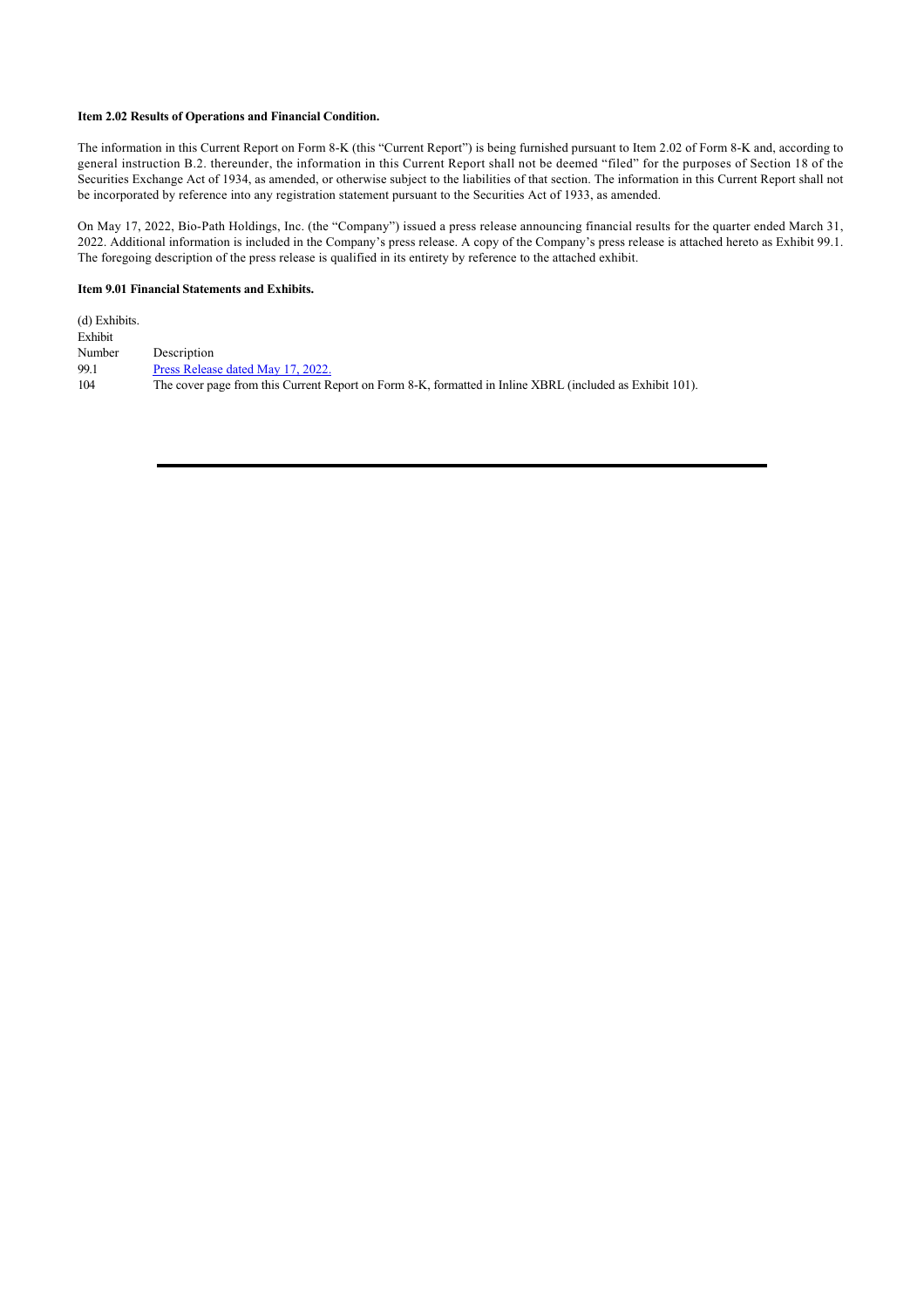# **SIGNATURES**

Pursuant to the requirements of the Securities Exchange Act of 1934, the Company has duly caused this Current Report to be signed on its behalf by the undersigned hereunto duly authorized.

**BIO-PATH HOLDINGS, INC.**

Dated: May 17, 2022 By: /s/ Peter H. Nielsen Peter H. Nielsen President and Chief Executive Officer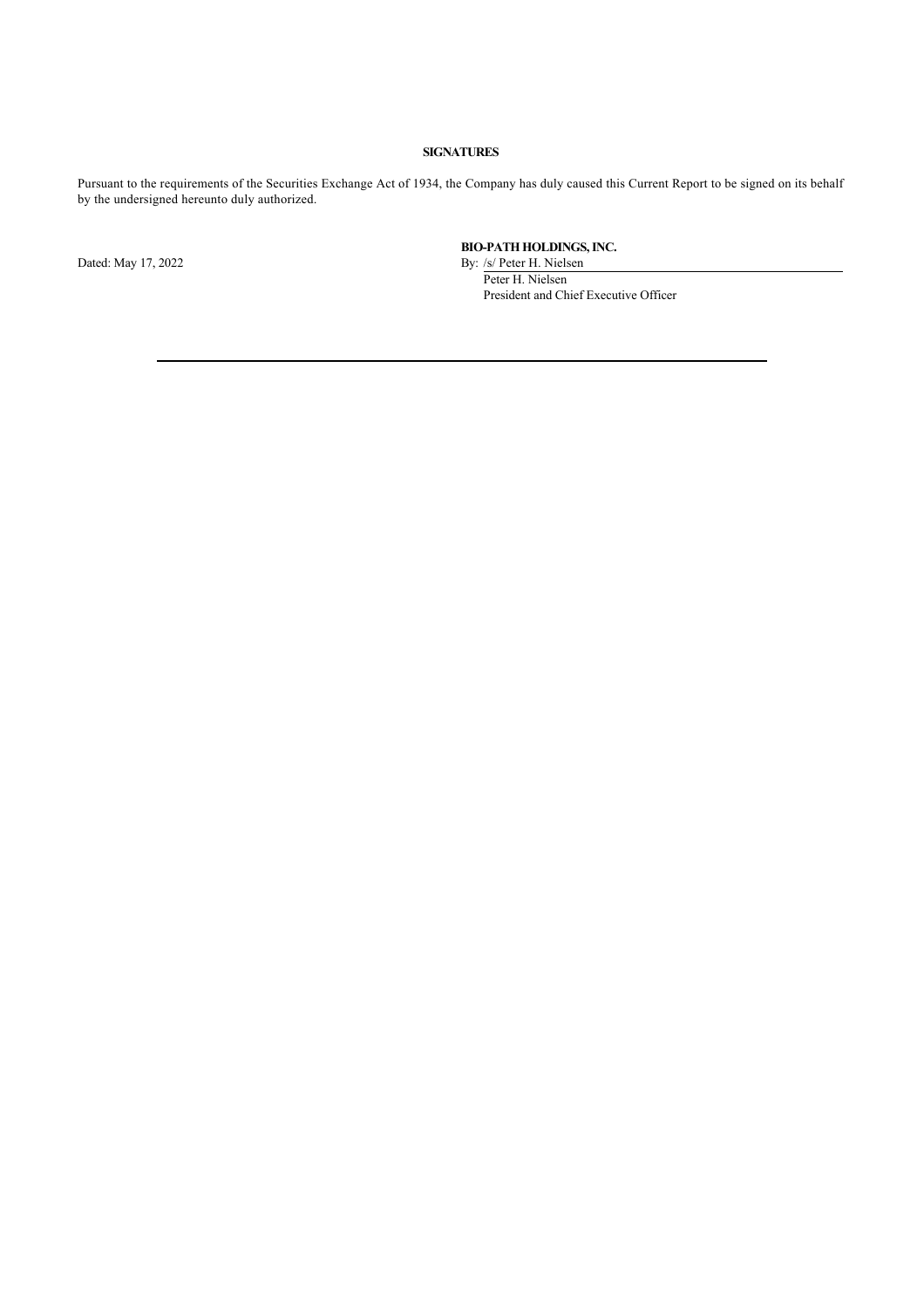

# **BIO-PATH HOLDINGS REPORTS FIRST QUARTER 2022 FINANCIAL RESULTS**

*Conference Call to be Held Today at 8:30 A.M. ET*

**HOUSTON-May 17, 2022** - Bio-Path Holdings, Inc., (NASDAQ:BPTH), a biotechnology company leveraging its proprietary DNAbilize® liposomal delivery and antisense technology to develop a portfolio of targeted nucleic acid cancer drugs, today announced its financial results for the first quarter ended March 31, 2022 and provided an update on recent corporate developments.

"Throughout the first quarter, we continued to advance our mission to deliver a better path for cancer patients. With ongoing progress across multiple of our DNAbilize antisense RNAi nanoparticle drug candidates, we are bringing a gentler solution to fight tough cancers," said Peter Nielsen, President and Chief Executive Officer of Bio-Path Holdings. "Specifically, we were delighted to have compelling preclinical data in support of our ongoing clinical development program for BP1003 presented at this year's American Association for Cancer Research Annual Meeting. These data show that BP1003 combination therapy enhances the efficacy of current standard of care chemotherapies in breast and ovarian cancer models, underscoring its potential in these hard-to-treat cancers and validating our plans to enter human clinical trials in patients with advanced solid tumors."

"In addition to advancing our important clinical work, we also enhanced our corporate Board with the addition of new director, Aline Sherwood. Aline is a seasoned biotechnology communications professional who brings valuable industry expertise that will be increasingly vital as we advance the important clinical work we are undertaking in the fight against cancer," added Mr. Nielsen

#### **Recent Corporate Highlights**

- **Presented BP1003 Data at 2022 American Association for Cancer Research (AACR) Annual Meeting.** In April, Bio-Path presented a poster highlighting preclinical BP1003 data at the 2022 AACR Annual Meeting. The poster, titled "Targeting STAT3 with novel liposome-incorporated antisense oligonucleotide technology enhances the efficacy of paclitaxel (taxol) or 5-fluorouracil (5- FU) in breast and ovarian cancer cells," was presented by Dr. Maria Gagliardi, Research Scientist at Bio-Path Holdings.
- **Appointed Aline Sherwood to Board of Directors.** In April, Bio-Path announced the appointment of Aline Sherwood to the Company's Board of Directors. Ms. Sherwood is Principal of Scienta Communications, an independent communications consultancy providing strategic public relations and corporate communications counsel to life sciences companies.

#### **Financial Results for the First Quarter Ended March 31, 2022**

- The Company reported a net loss of \$3.4 million, or \$0.47 per share, for the three months ended March 31, 2022, compared to a net loss of \$2.4 million, or \$0.43 per share, for the three months ended March 31, 2021.
- Research and development expense for the three months ended March 31, 2022 increased to \$2.1 million, compared to \$1.3 million for the three months ended March 31, 2021 primarily due to increased clinical trial expenses for startup costs related to our Phase 1 clinical trial of BP1002 in refractory/relapsed AML patients and timing of activities for our Phase 1 clinical trial of BP1002 in lymphoma.
- General and administrative expense for the three months ended March 31, 2022 increased to \$1.3 million, compared to \$1.2 million for the three months ended March 31, 2021 primarily due to increased stock-based compensation expense.
- As of March 31, 2022, the Company had cash of \$21.2 million**,** compared to \$23.8 million as of December 31, 2021. Net cash used in operating activities for the three months ended March 31, 2022 was \$2.5 million compared to \$1.6 million for the comparable period in 2021.

## **Conference Call and Webcast Information**

Bio-Path Holdings will host a conference call and webcast today at 8:30 a.m. ET to review these first quarter 2022 financial results and to provide a general update on the Company. To access the conference call please dial (844) 815-4963 (domestic) or (210) 229-8838 (international) and refer to the conference ID 9488426. A live audio webcast of the call and the archived webcast will be available in the Media section of the Company's website at www.biopathholdings.com.